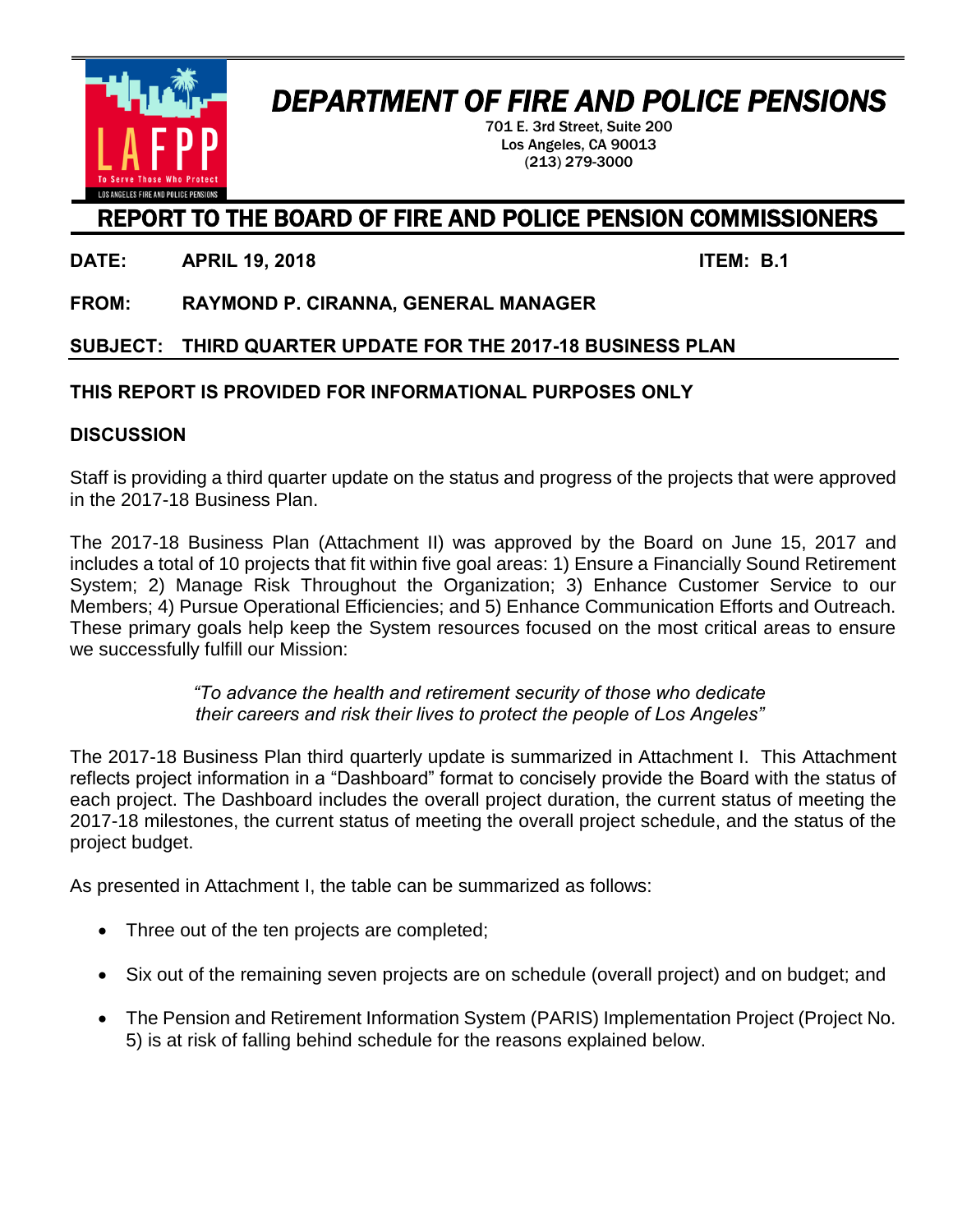#### Pension and Retirement Information System (PARIS) Implementation Project (Project No. 5)

The first milestone of March 31, 2018 has been mostly met. However, there are a few known outstanding issues related to calculation functionality, letter/correspondence logic, and third-party printing interfaces that are being addressed during the User Acceptance Testing (UAT) period.

The second milestone is not due until June 30, 2018. The UAT period is scheduled to begin April 16, 2018, one month later than planned. We are aware of some functionality issues as we head into UAT and there is a strong possibility that we will not Go Live by June 30, 2018.

The project team identified three areas of concern which may impact the project milestone / Go Live date:

- 1. Existing Functionality Issues There are several functionality issues (Qualified Domestic Relations Orders - QDROs, DROP Exit Death, and system generated correspondences) that have already been identified as issues. Our vendor is working on them and they plan to resolve these functionalities during the UAT period.
- 2. Newly Identified Functionality Issues There could be new functionality issues discovered during the UAT period and depending on the amount / magnitude of these errors, it could require a significant amount of time and effort to fix them.
- 3. Training / User-Readiness Issues In addition to the potential product issues identified above, there could be LAFPP training and user-readiness issues with the new system both during UAT and the first few months of production / Go Live.

The project team is addressing the above items by continually reporting issues, prioritizing them, and re-testing them as soon as possible upon delivery. Throughout the UAT period, the project team will provide training and work directly with each business unit/section in assisting them with their testing.

#### **BUDGET**

No additional funding is requested at this time.

#### **POLICY**

No policy change as recommended.

This report was prepared by:

Diana Pointer, Manager Administrative Services Section

RPC:WSR:MTS:DP

Attachments: I. 2017-18 Business Plan Dashboard - Third Quarter Update II. 2017-18 LAFPP Business Plan (Revised January 18, 2018)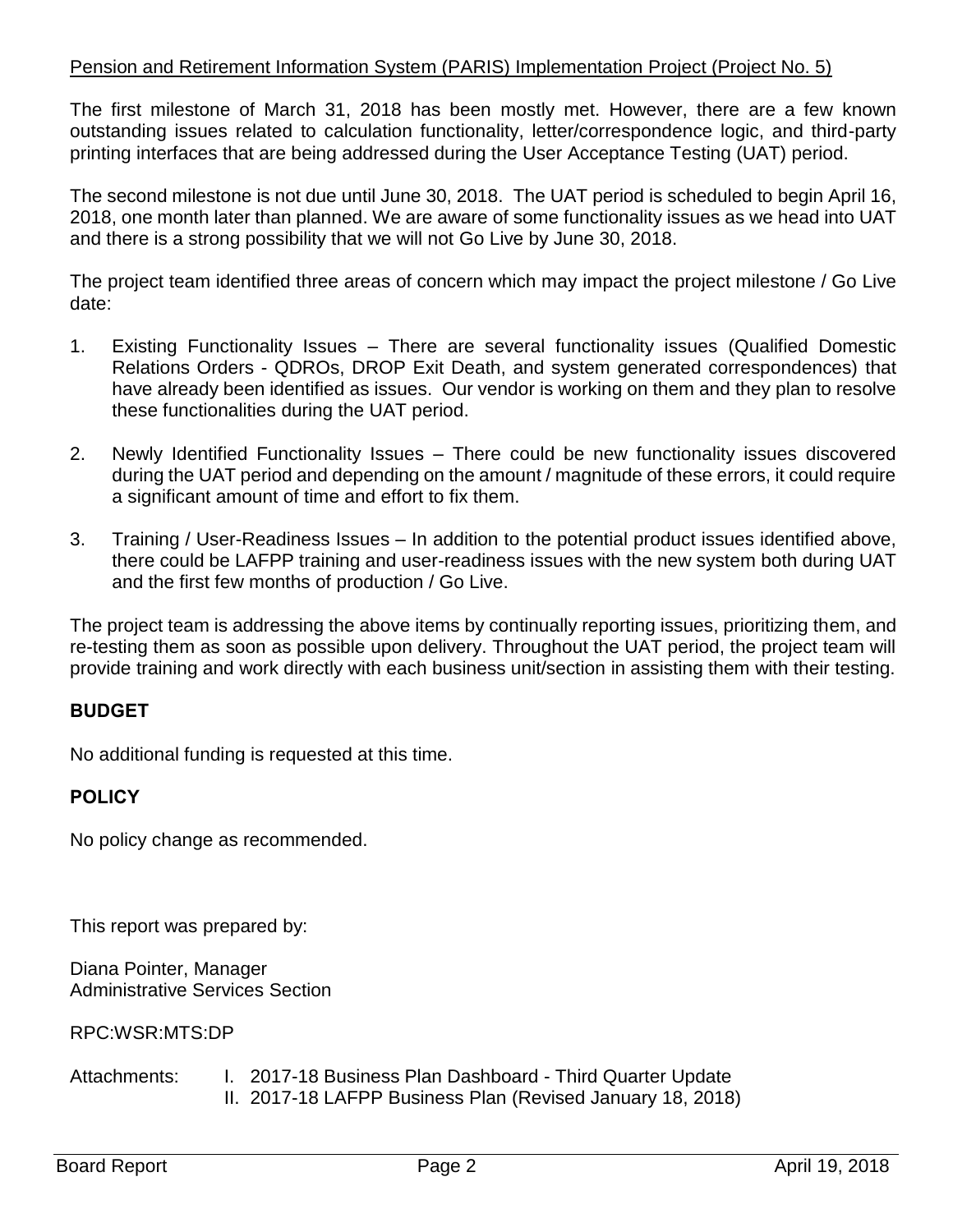#### **DEPARTMENT OF FIRE AND POLICE PENSIONS 2017-18 BUSINESS PLAN THIRD QUARTER UPDATE (AS OF MARCH 31, 2018)**

#### **2017-18 BUSINESS PLAN DASHBOARD**

|    | <b>PROJECT TITLE</b>                                                          | <b>Overall</b><br><b>Project</b><br><b>Duration</b> | 2017-18<br><b>Milestone</b><br><b>Dates</b>                | <b>Overall</b><br><b>Project</b><br><b>Schedule</b> | 2017-18<br>Project<br><b>Budget</b> |
|----|-------------------------------------------------------------------------------|-----------------------------------------------------|------------------------------------------------------------|-----------------------------------------------------|-------------------------------------|
|    |                                                                               |                                                     | <b>Goal I-Ensure a Financially Sound Retirement System</b> |                                                     |                                     |
|    | 1. NEW - Portfolio Risk Analysis                                              | 2017-18                                             |                                                            |                                                     |                                     |
|    |                                                                               |                                                     | <b>Goal II - Manage Risk Throughout the Organization</b>   |                                                     |                                     |
|    | 2. NEW - Private Equity Investment<br><b>Fee Disclosure</b>                   | 2017-18                                             |                                                            |                                                     |                                     |
|    | 3. NEW - Alive and Well Audit                                                 | 2017-18                                             |                                                            |                                                     |                                     |
|    |                                                                               |                                                     | <b>Goal III - Enhance Customer Service to our Members</b>  |                                                     |                                     |
|    | 4. Implement Health Care Options for<br><b>Members</b>                        | 2016-17<br>2017-18                                  |                                                            |                                                     |                                     |
|    | 5. PARIS (Pension and Retirement<br><b>Information System) Implementation</b> | 2015-16<br>2016-17<br>2017-18<br>2018-19            |                                                            |                                                     |                                     |
|    | 6. NEW - Airport Police Transfer                                              | 2017-18                                             |                                                            |                                                     |                                     |
|    | <b>Goal IV - Pursue Operational Efficiencies</b>                              |                                                     |                                                            |                                                     |                                     |
|    | 7. Employee Development and<br><b>Training</b>                                | 2015-16<br>2016-17<br>2017-18                       |                                                            |                                                     |                                     |
| 8. | <b>Administrative Manual Updates</b>                                          | 2016-17<br>2017-18                                  |                                                            |                                                     |                                     |
|    | 9. NEW - LAFPP Intranet Website<br>Redesign                                   | 2017-18                                             |                                                            |                                                     |                                     |
|    | <b>Goal V - Enhance Communication Efforts and Outreach</b>                    |                                                     |                                                            |                                                     |                                     |
|    | 10. Increase the Number of Members<br><b>Reached</b>                          | 2016-17<br>2017-18                                  |                                                            |                                                     |                                     |

| Legend: | Behind schedule/over budget                                |
|---------|------------------------------------------------------------|
|         | At risk of falling behind schedule or<br>going over budget |
|         | On schedule or on budget                                   |
|         | Project completed                                          |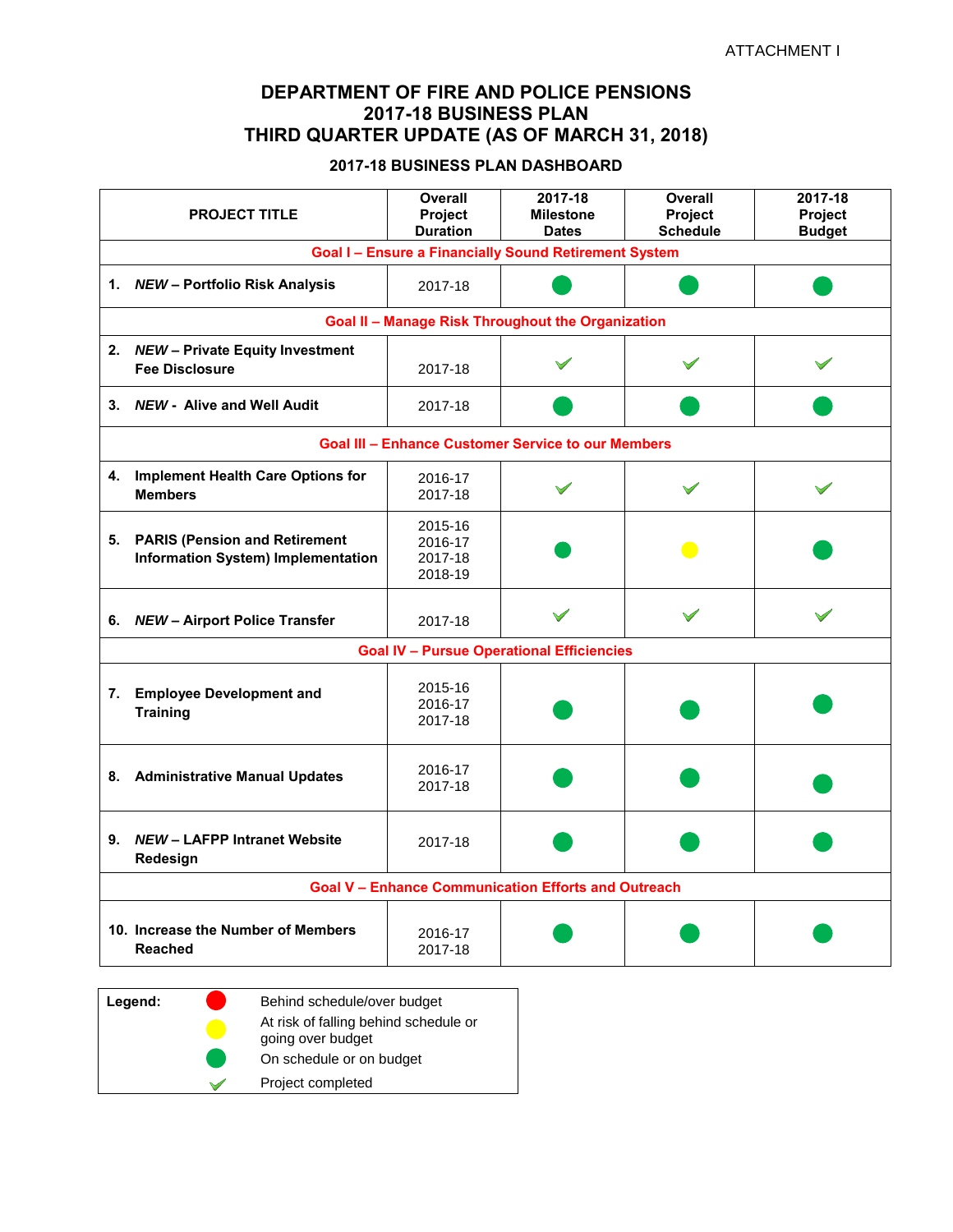# LAFPP LOS ANGELES FIRE AND POLICE PENSIONS



## **2017-18 BUSINESS PLAN**

**AS ADOPTED BY THE BOARD: JUNE 15, 2017 REVISED: JANUARY 18, 2018**

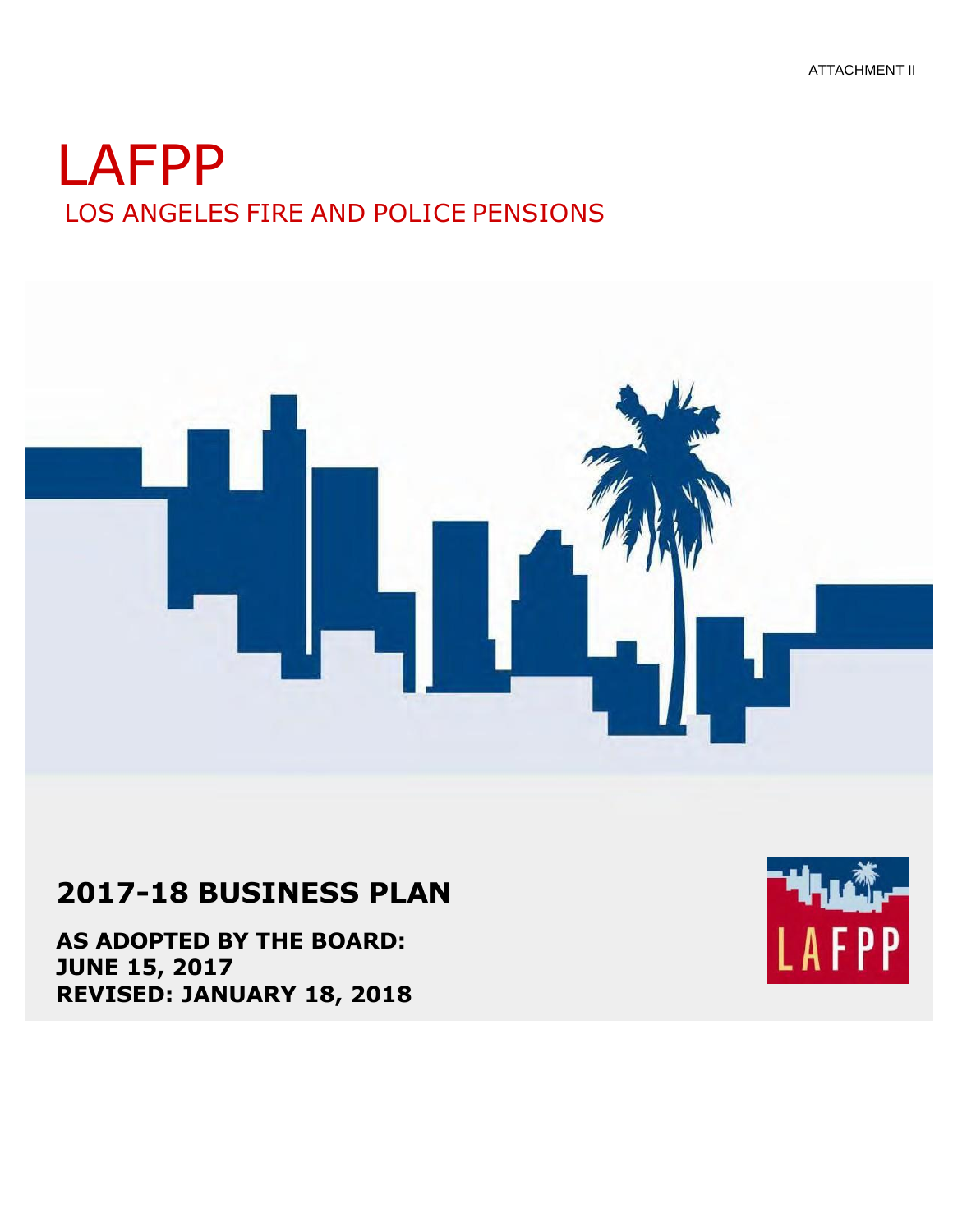## **2017-18 BUSINESS PLAN INTRODUCTION**

The 2015-18 Strategic Plan serves as a blueprint to guide LAFPP in the development of the annual 2017-18 Business Plan and includes the Vision, Mission, Values and Strategic Goals for LAFPP. The Strategic Plan was approved by the Board on February 5, 2015, including the new LAFPP Vision Statement:

#### *To be a leader and innovator in the public pension industry through an uncompromising dedication to excellence, customer service, transparency, and education*

The 2017-18 Business Plan methodically allocates resources to the most critical areas of our operations to successfully accomplish our Mission: *To advance the health and retirement security of those who dedicate their careers and risk their lives to protect the people of Los Angeles.*  Our Business Plan includes ten projects, including five new projects and five carried over from last year. We believe these ten projects are the most critical to ensure we continue to meet the Department's five primary Goals:

- 1) Ensure a Financially Sound Retirement System
- 2) Manage Risk Throughout the Organization
- 3) Enhance Customer Service to our Members
- 4) Pursue Operational Efficiencies
- 5) Enhance Communication Efforts and Outreach

Over the last several years, the Department has been engaged in the *Pension Administration System Project*, otherwise known as PARIS (Pension and Retirement Information System). This significant Project, which commenced in 2015-16, involves a complete transition of all member data and payment processing to a new system and has required a sustained, Department- wide effort to design and build the new system. For 2017-18, the Project will continue to require a considerable amount of LAFPP resources to continue building and testing the system, with full implementation anticipated in September 2018.

Another significant project in the 2017-18 Business Plan is the *Implement Health Care Options for Members Project* to establish alternative health care plans for those who currently receive their coverage through the Los Angeles City Employees' Retirement System (LACERS) or their health subsidy through the LAFPP Health Insurance Premium Reimbursement Program (HIPR), as well as for future Harbor Police and Airport Police as they retire. Enrollment in these health care plans would also be available to all LAFPP pensioners. The Business Plan also includes the *Airport Police Transfer Project* to ensure that Charter amendment SSS, approved by the voters in November 2016, is successfully implemented.

Once again, I want to extend my deep appreciation to the Board and staff for its continued support for the Strategic and Business Plans over the years.

Sincerely,

Raymond P. Ciranna, General Manager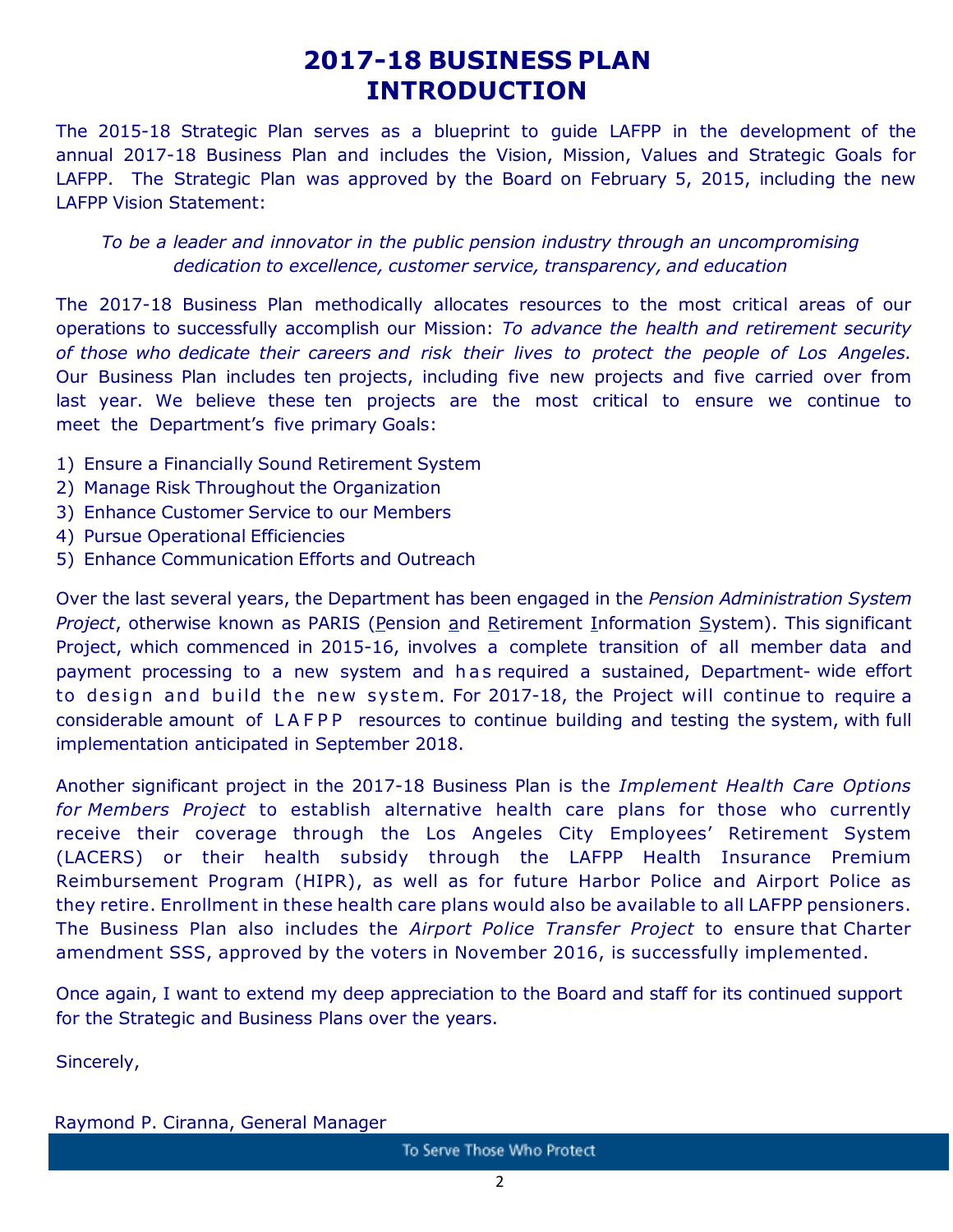## **2017-18 BUSINESS PLAN PROJECT MATRIX SUMMARY**

|                                                                                     |                                                |                    | <b>GOAL I - Ensure a Financially Sound Retirement System</b>                                                                                                                                                                                                                                                                                                                                                                              |
|-------------------------------------------------------------------------------------|------------------------------------------------|--------------------|-------------------------------------------------------------------------------------------------------------------------------------------------------------------------------------------------------------------------------------------------------------------------------------------------------------------------------------------------------------------------------------------------------------------------------------------|
| <b>Project Title</b>                                                                | <b>Workload</b><br><b>Level</b>                | <b>Duration</b>    | <b>Project Objective</b>                                                                                                                                                                                                                                                                                                                                                                                                                  |
| (1)<br>(NEW)<br>Portfolio Risk Analysis                                             | Lead:<br>Moderate<br>Participants:<br>High     | 2017-18            | To conduct a thorough risk analysis of<br>the Fund's investment portfolio.                                                                                                                                                                                                                                                                                                                                                                |
|                                                                                     |                                                |                    | <b>GOAL II - Manage Risk Throughout the Organization</b>                                                                                                                                                                                                                                                                                                                                                                                  |
| <b>Project Title</b>                                                                | <b>Workload</b><br><b>Level</b>                | <b>Duration</b>    | <b>Project Objective</b>                                                                                                                                                                                                                                                                                                                                                                                                                  |
| (2)<br>(NEW)<br><b>Private Equity</b><br><b>Investment Fee</b><br><b>Disclosure</b> | Lead:<br>Moderate<br>Participants:<br>Moderate | 2017-18            | To annually provide the Board with<br>specified information relating to the<br>fees<br>returns<br><b>of</b><br>specified<br>and<br>alternative investments in compliance<br>with AB 2833.                                                                                                                                                                                                                                                 |
| (3)<br>(NEW)<br><b>Alive and Well Audit</b>                                         | Lead:<br>Moderate<br>Participants:<br>Low      | $2017 - 18$        | To verify the status of all age 95+<br>pensioners and confirm that benefits<br>are received<br>the<br>intended<br>by<br>recipients.                                                                                                                                                                                                                                                                                                       |
|                                                                                     |                                                |                    | <b>GOAL III - Enhance Customer Service to our Members</b>                                                                                                                                                                                                                                                                                                                                                                                 |
| <b>Project Title</b>                                                                | <b>Workload</b><br><b>Level</b>                | <b>Duration</b>    | <b>Project Objective</b>                                                                                                                                                                                                                                                                                                                                                                                                                  |
| (4)<br><b>Implement Health Care</b><br><b>Options for Members</b>                   | Lead:<br>High<br>Participants:<br>High         | 2016-17<br>2017-18 | To establish health care plans for<br>pensioners who currently receive their<br>coverage through LAFPP's agreement<br>with the Los Angeles City Employees'<br>Retirement System (LACERS) or their<br>health subsidy through LAFPP's Health<br>Insurance Premium Reimbursement<br>Program (HIPR). These health plans<br>would also be available to future Harbor<br>Police and Airport Police as they retire,<br>and all LAFPP pensioners. |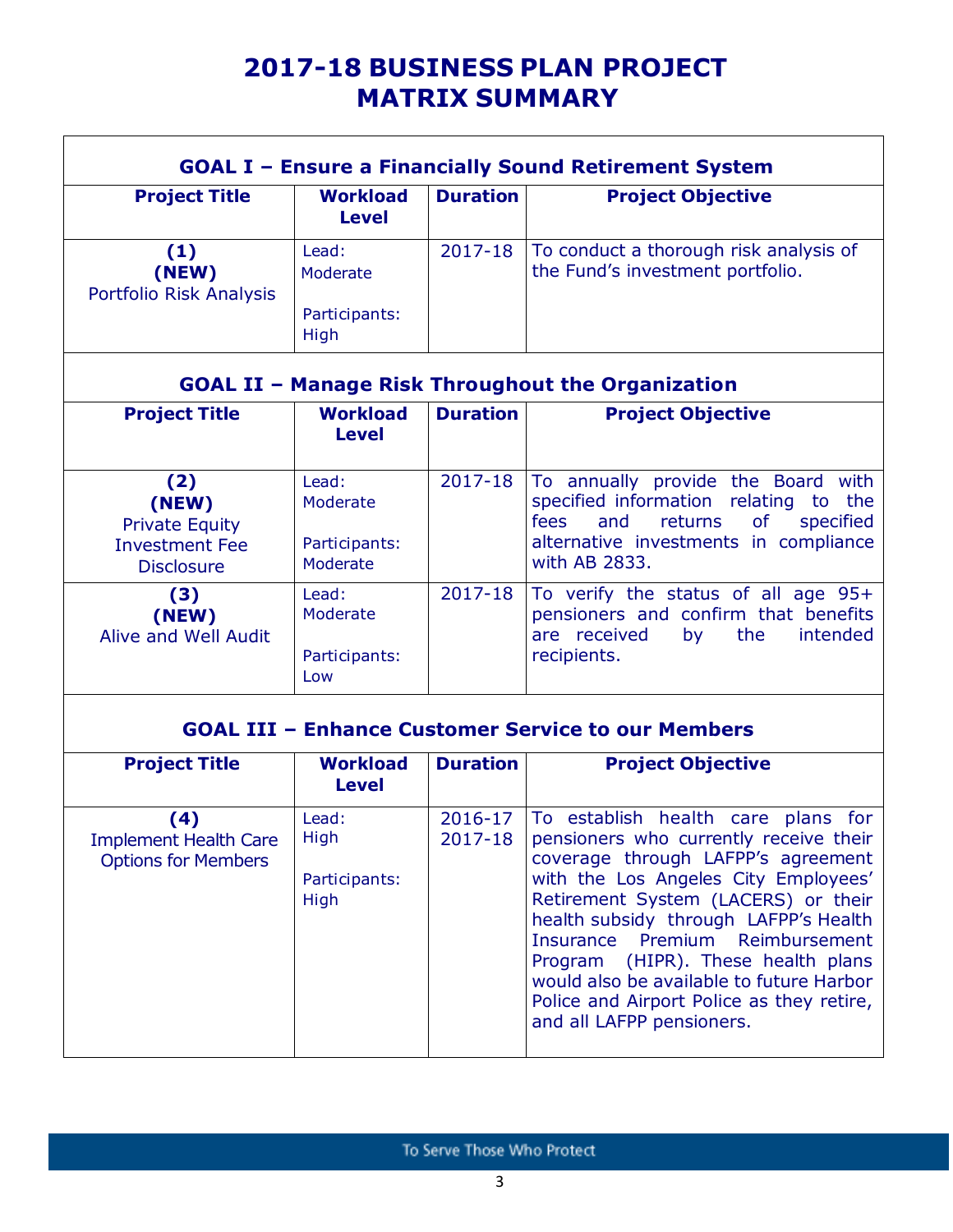## **2017-18 PROJECT MATRIX SUMMARY**

|                                                                                                   |                                                            |                                          | <b>GOAL III - Enhance Customer Service to our Members (Continued)</b>                                                                                                                                                                            |  |
|---------------------------------------------------------------------------------------------------|------------------------------------------------------------|------------------------------------------|--------------------------------------------------------------------------------------------------------------------------------------------------------------------------------------------------------------------------------------------------|--|
| (5)<br><b>PARIS</b><br>(Pension and<br><b>Retirement Information</b><br>System)<br>Implementation | Lead:<br>High<br>Participants:<br>High                     | 2015-16<br>2016-17<br>2017-18<br>2018-19 | implement<br>To<br>design<br>and<br>$\overline{a}$<br>new<br>Pension Administration System that will<br>result in improved overall efficiency in<br>the department's business operations<br>and continued superior service to our<br>membership. |  |
| (6)<br>(NEW)<br><b>Airport Police Transfer</b>                                                    | Lead:<br>High<br>Participants:<br>Moderate                 | 2017-18                                  | To implement the provisions of the<br>Charter amendment (Measure SSS),<br>enrolling all new Airport Police in Tier<br>6 and allowing existing Airport Police<br>the option to transfer from LACERS to<br>Tier 6.                                 |  |
|                                                                                                   |                                                            |                                          | <b>Goal IV - Pursue Operational Efficiencies</b>                                                                                                                                                                                                 |  |
| <b>Project Title</b>                                                                              | <b>Workload</b><br><b>Level</b>                            | <b>Duration</b>                          | <b>Project Objective</b>                                                                                                                                                                                                                         |  |
| (7)<br><b>Employee Development</b><br>and Training                                                | Lead:<br>Moderate<br>Participants:<br>Moderate             | 2015-16<br>2016-17<br>2017-18            | To enhance employee development,<br>recruitment and training to<br>help<br>further<br>retain<br>develop<br>and<br>our<br>talented LAFPP workforce.                                                                                               |  |
| (8)<br><b>Administrative Manual</b><br><b>Updates</b>                                             | Lead:<br>Moderate<br>Participants:<br>Moderate             | 2016-17<br>2017-18                       | To provide staff with LAFPP's manual<br>Department-wide<br>updates<br>on<br>procedures reflecting administrative<br>operations and policies.                                                                                                     |  |
| (9)<br>(NEW)<br><b>LAFPP Intranet</b><br><b>Website Redesign</b>                                  | Lead:<br>High<br>Participants:<br>Moderate                 | $2017 - 18$                              | fully<br>To<br>the<br>leverage<br>Department's<br>intranet<br>as<br>a<br>resource to disseminate information<br>within LAFPP.                                                                                                                    |  |
|                                                                                                   | <b>Goal V - Enhance Communication Efforts and Outreach</b> |                                          |                                                                                                                                                                                                                                                  |  |
| <b>Project Title</b>                                                                              | <b>Workload</b><br><b>Level</b>                            | <b>Duration</b>                          | <b>Project Objective</b>                                                                                                                                                                                                                         |  |
| (10)<br><b>Increase the Number</b><br>of Members Reached                                          | Lead:<br>High<br>Participants:<br>Moderate                 | 2016-17<br>2017-18                       | To provide members with thorough<br>and timely information regarding our<br>utilizing<br>Plan,<br>range<br>a<br>0f<br>communication methods.                                                                                                     |  |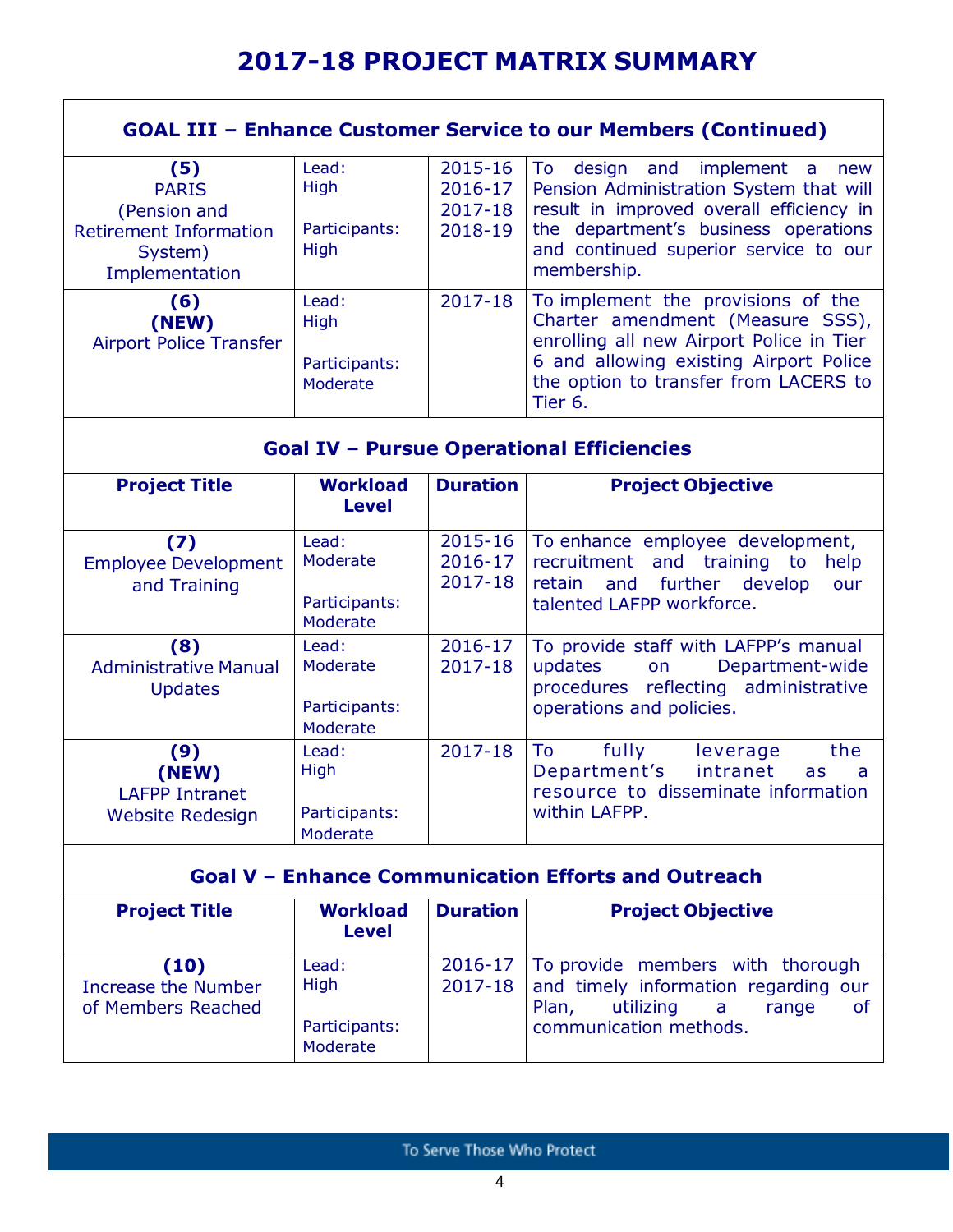## **GOAL I – Ensure a Financially Sound Retirement**

## **Project 1:** *NEW* **– Portfolio Risk Analysis**

Duration: 2017-18 Project Lead: Tom Lopez, Chief Investment Officer, Investments Division Project Participants: General Consultant, Investments Staff Stakeholders: Board Members, Investments Staff, LAFPP Members, and the City

| <b>PROJECT</b><br><b>OBJECTIVE</b> | To conduct a thorough risk analysis of the Fund's investment portfolio.                                                                                                                                                                                                                                                                                                                                                                                                                                        |
|------------------------------------|----------------------------------------------------------------------------------------------------------------------------------------------------------------------------------------------------------------------------------------------------------------------------------------------------------------------------------------------------------------------------------------------------------------------------------------------------------------------------------------------------------------|
| <b>PROJECT</b><br><b>HISTORY</b>   | Some commentators believe that the prolonged period of low interest<br>rates has caused many investors, in their efforts to achieve their desired<br>rates of investment returns, to assume too much risk in their portfolios.<br>The purpose of this project is to explore and analyze risk in the pension<br>fund portfolio, over time and in relation to its peers. The objective is to<br>better understand the nature and causes of investment risk and how that<br>risk may have changed over the years. |
| 2017-18<br><b>DELIVERABLES</b>     | RVK and Staff will produce a report for the Board detailing the nature and<br>extent of investment portfolio risk.                                                                                                                                                                                                                                                                                                                                                                                             |
| 2017-18<br><b>MILESTONES</b>       | BY JUNE 30, 2018 MARCH 31, 2018 DECEMBER 31, 2017:<br>Staff to produce a risk analysis report and present the information to<br>the Board.<br>1/18/18 REVISION: RVK plans to present an education session on risk<br>analysis at the off-site meeting in April and subsequently present a review<br>of risk measures as part of the quarterly performance report and a<br>discussion on volatility and downside risk during the last quarter of the<br>fiscal year.                                            |
| 2017-18<br><b>RESOURCES</b>        | Staff will utilize existing resources and will not require additional<br>funding or authorized positions.                                                                                                                                                                                                                                                                                                                                                                                                      |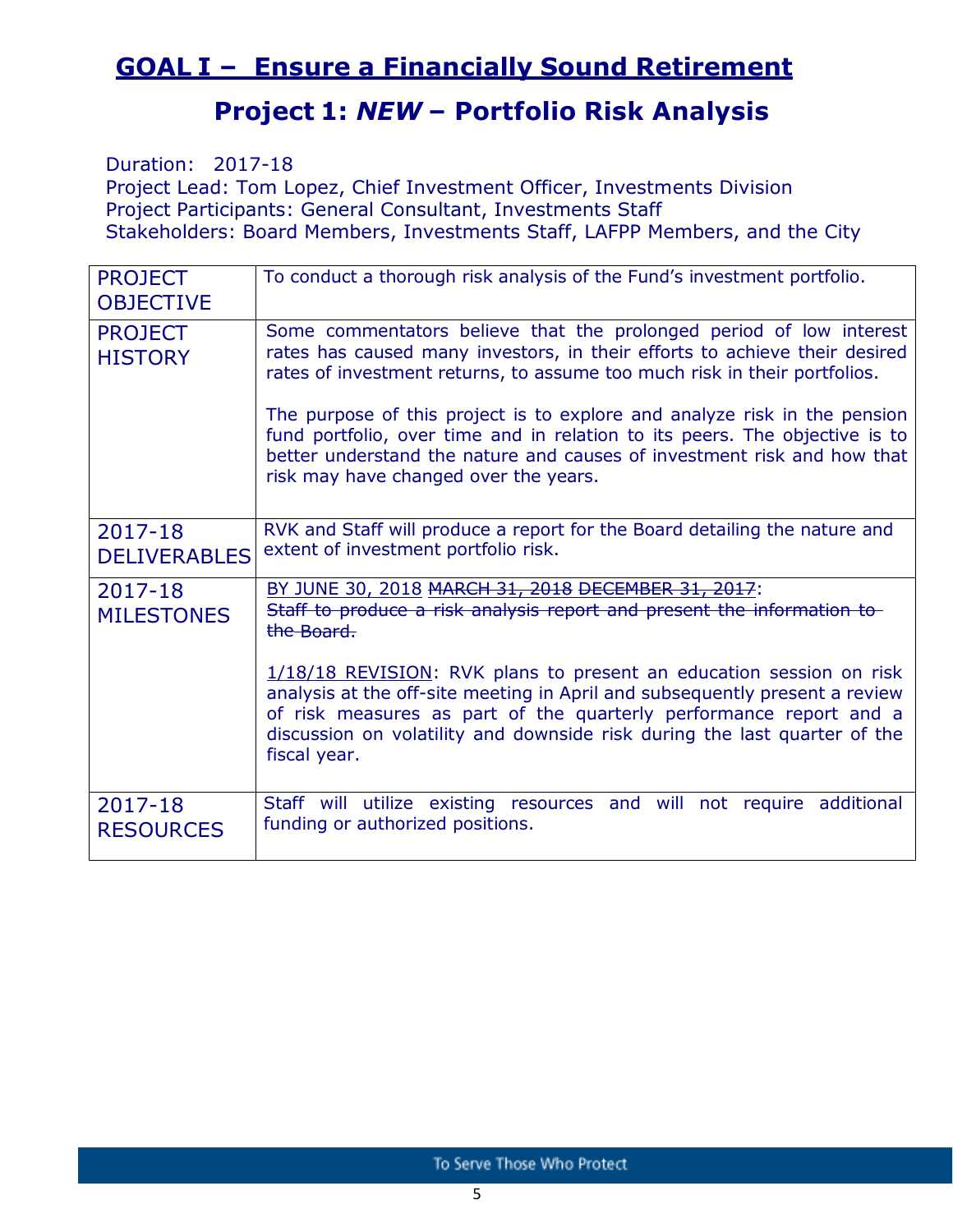### **Project 2:** *NEW* **– Private Equity Investment Fee Disclosure**

Duration: 2017-18

Project Lead: Tom Lopez, Chief Investment Officer, Investments Division Project Participants: Investments Staff, Private Equity Advisors and Private Equity Funds Stakeholders: Board Members, LAFPP Members, and the City

| <b>PROJECT</b><br><b>OBJECTIVE</b> | To annually provide the Board with specified information relating to the<br>fees and returns of specified alternative investments.                                                                                                                                                                                                                                                                                                                                                                                                                                                                                                                          |
|------------------------------------|-------------------------------------------------------------------------------------------------------------------------------------------------------------------------------------------------------------------------------------------------------------------------------------------------------------------------------------------------------------------------------------------------------------------------------------------------------------------------------------------------------------------------------------------------------------------------------------------------------------------------------------------------------------|
| <b>PROJECT</b><br><b>HISTORY</b>   | Assembly Bill No. 2833 was signed into law in 2016 and added Section<br>7514.7 to the Government Code, requiring that effective January 1,<br>2017 public pension plans annually disclose at a public meeting<br>information relating to the fees, expenses and returns of alternative<br>investments entered into on or after the effective date, as well as<br>existing alternative investments to which additional commitments are<br>made after the effective date, and to make reasonable efforts to obtain<br>such information from such investments existing prior to January 1,<br>2017. The purpose of this project is to comply with the new law. |
|                                    | 10/19/17 REVISION: Originally, it was anticipated an annual Private<br>Equity Fee Report covering calendar year 2016 would be presented to the<br>Board before the end of calendar year 2017. However, because the<br>reporting requirements did not go into effect until calendar year 2017, the<br>Plan will have nothing to disclose by December 2017. Instead, Staff and<br>Portfolio Advisors will prepare a voluntary report that includes some of<br>the private equity fund information that is required per AB2833.                                                                                                                                |
| 2017-18<br><b>DELIVERABLES</b>     | An annual Private Equity Fee Report covering the preceding calendar<br>year will be presented to the Board before the end of each calendar<br>year.                                                                                                                                                                                                                                                                                                                                                                                                                                                                                                         |
|                                    | 10/19/17 REVISION: A revised Private Equity Report covering the<br>preceding fiscal year will be presented to the Board by June 30, 2018.                                                                                                                                                                                                                                                                                                                                                                                                                                                                                                                   |
| $2017 - 18$<br><b>MILESTONES</b>   | BY JUNE 30, 2018 DECEMBER 31, 2017:<br>Staff will prepare and present to the Board a Private Equity-Fee Disclosure<br>Report for the 2016-17 fiscal ealendar year.<br>Subsequent reports will be presented before the end of each calendar<br>year, and will cover the preceding calendar year.                                                                                                                                                                                                                                                                                                                                                             |
| 2017-18<br><b>RESOURCES</b>        | Staff does not anticipate requiring additional funding or authorized<br>positions.                                                                                                                                                                                                                                                                                                                                                                                                                                                                                                                                                                          |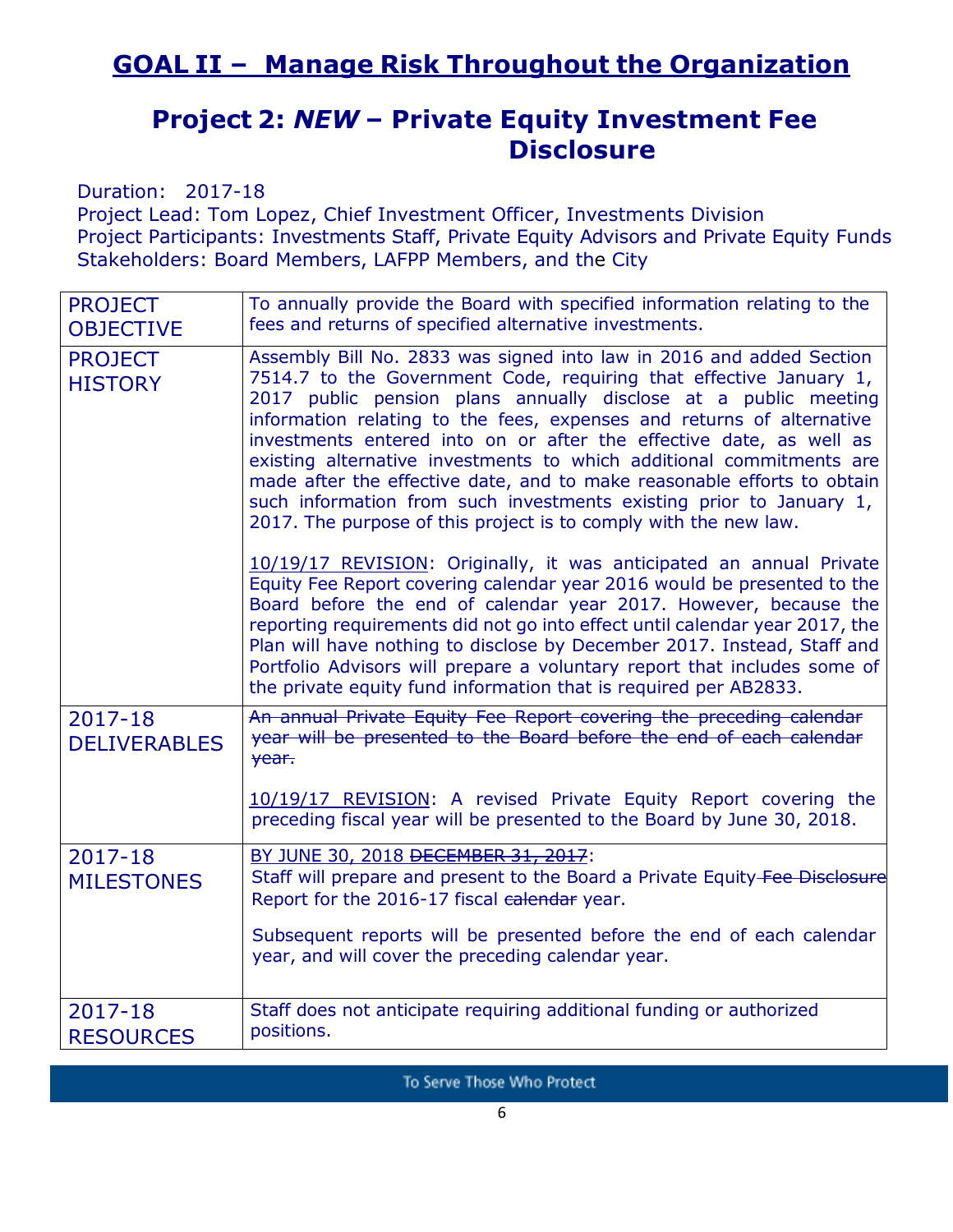## **Project 3:** *NEW* **– Alive and Well Audit**

Duration: 2017-18 Project Lead: Kyle Susswain, Manager, Retirement Services Section Project Participants: Retirement Services Section Stakeholders: LAFPP Members

| <b>PROJECT</b><br><b>OBJECTIVE</b> | To verify the status of all age 95+ pensioners and confirm that benefits<br>are received by the intended recipients.                                                                                                                                                                                                                                                                                                                                                                                                       |
|------------------------------------|----------------------------------------------------------------------------------------------------------------------------------------------------------------------------------------------------------------------------------------------------------------------------------------------------------------------------------------------------------------------------------------------------------------------------------------------------------------------------------------------------------------------------|
| <b>PROJECT</b><br><b>HISTORY</b>   | The City Controller's Office conducted an audit in 1986 which contained<br>a recommendation that the Department verify the status of age 90+<br>pensioners. To achieve this objective, the Department utilized a<br>contractor to conduct "alive and well" interviews with these pensioners<br>in-person. The last in-person alive and well audit was completed in<br>2012 and consisted of 540 pensioners, 77% of whom resided in<br>California. The audit took 10 months to complete and the total cost was<br>\$95,000. |
|                                    | In February 2014, after reviewing the intent of these audits, required<br>resources and associated costs, and having surveyed several other<br>systems, staff recommended that audits be performed in-house using<br>online electronic audit services without the<br>assistance<br>of an<br>investigative services consultant. These electronic audits are conducted<br>monthly by staff and have proven successful in identifying pensioners<br>who have passed away.                                                     |
|                                    | However, in light of recent news articles on pension fraud in New York,<br>Japan, and Florida, some in-person interactions with our Age 95+<br>population are warranted to ensure that intended recipients are receiving<br>pension payments. The in-person audit is intended to complement the<br>use of existing online audit services.                                                                                                                                                                                  |
| 2017-18<br><b>DELIVERABLES</b>     | Updated contact information for members; in-person visit with Age 95+<br>members; investigative reports to confirm intended recipient of<br>pension benefits; investigator contact with Social<br><b>Services</b><br>if.<br>warranted; staff contact with Department of Aging and LARFPA if<br>warranted; and improved welfare for members.                                                                                                                                                                                |
| 2017-18<br><b>MILESTONES</b>       | BY SEPTEMBER 30, 2017:<br>Board report to authorize RFP for investigative services and approve<br>selection of consultant(s).                                                                                                                                                                                                                                                                                                                                                                                              |
|                                    | <b>BY DECEMBER 31, 2017:</b><br>Pensioner notification of audit; pensioner response to such notification;<br>pensioner notification of auditor information; in-person visits<br>commence.                                                                                                                                                                                                                                                                                                                                  |
|                                    | BY JUNE 30, 2018:<br>In-person visits completed and audit reports received and reviewed by<br>staff.                                                                                                                                                                                                                                                                                                                                                                                                                       |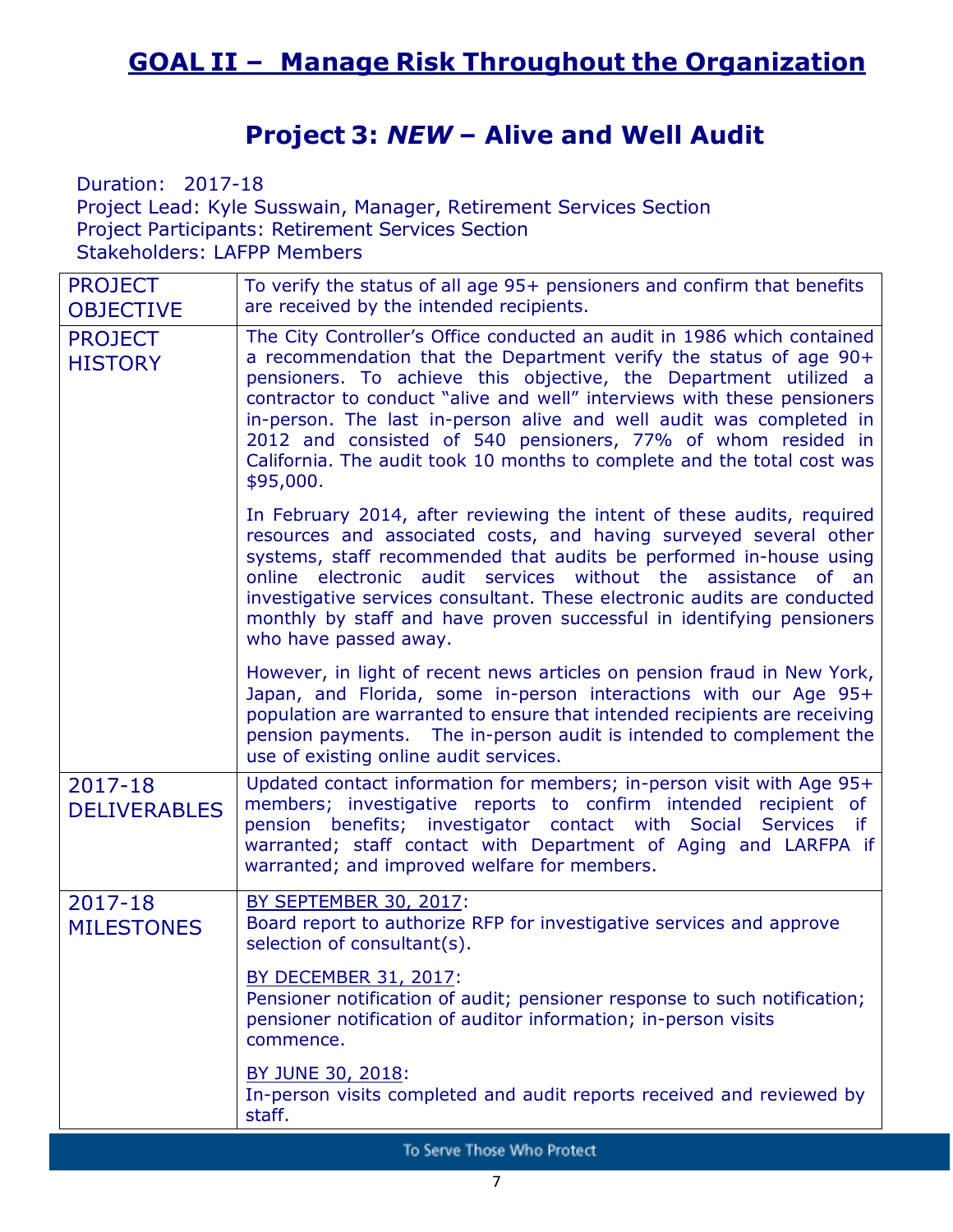## **Project 3:** *NEW* **– Alive and Well Audit (Continued)**

| 2017-18          | The 2017-18 Budget includes a total of \$40,000 for an investigative |
|------------------|----------------------------------------------------------------------|
| <b>RESOURCES</b> | services consultant.                                                 |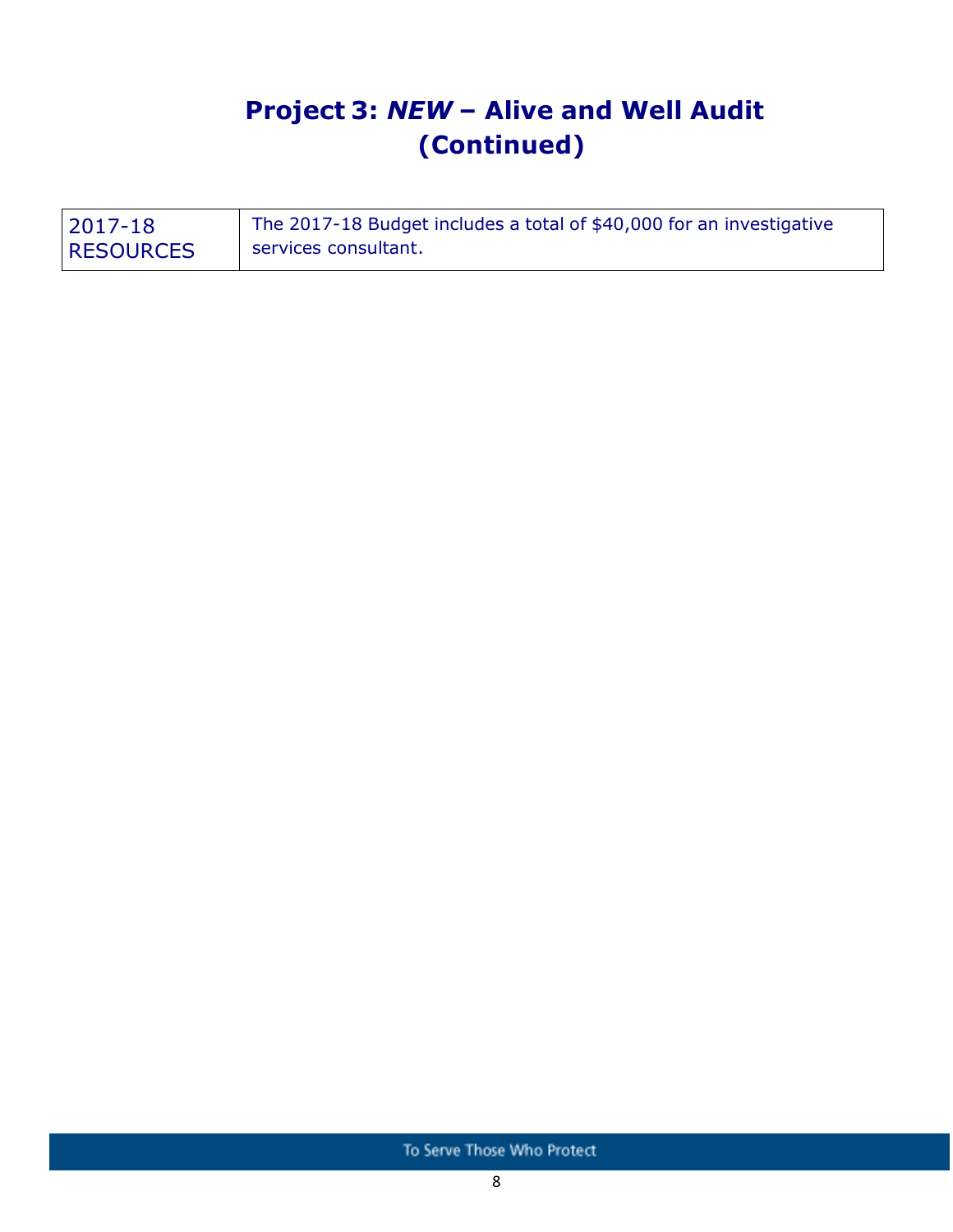## **Project 4: Implement Health Care Options for Members**

### (*formerly Health Care Education and Research/Implement Options for Members*)

Duration: 2016-17, 2017-18 Project Lead: Eunice Zordilla, Manager, Medical & Dental Benefits Section Project Participants: Medical & Dental Benefits Section Staff, LACERS, LAFPP Health Consultant, and the City Attorney's Office Stakeholders: LAFPP Management, LAFPP Retired Members, and Board-approved

Medical and Dental Insurance Plan Providers (aka, "Associations")

| <b>PROJECT</b><br><b>OBJECTIVE</b> | To implement alternative medical, dental and vision insurance coverage<br>options for those who currently receive their coverage through LAFPP's<br>agreement with the Los Angeles City Employees' Retirement System<br>(LACERS) or their health subsidy through the LAFPP Health<br>Insurance Premium Reimbursement Program (HIPR). Enrollment in these<br>Plans would also be available to all LAFPP pensioners.                                                                                                                                                                                                                                                                                                                                                                                                   |
|------------------------------------|----------------------------------------------------------------------------------------------------------------------------------------------------------------------------------------------------------------------------------------------------------------------------------------------------------------------------------------------------------------------------------------------------------------------------------------------------------------------------------------------------------------------------------------------------------------------------------------------------------------------------------------------------------------------------------------------------------------------------------------------------------------------------------------------------------------------|
| <b>PROJECT</b><br><b>HISTORY</b>   | A small group of LAFPP pensioners has received medical/dental insurance<br>coverage through LACERS health plans since LACERS took over civilian<br>retiree health plan administration from the Personnel Department in 1999.<br>Through an agreement with LACERS, LAFPP has offered coverage<br>through LACERS health plans to Port Police who retired under the Fire<br>and Police Pension Plan, as well as retired firefighters who were not eligible<br>to participate in plans offered by the United Firefighters of Los Angeles<br>City or the Los Angeles Firemen's Relief Association. LACERS has<br>agreed to cover these LAFPP members through the end of December 2017,<br>after which time only those pensioners who were enrolled prior to January<br>1, 2000, will be allowed to remain in their plans. |
|                                    | On November 17, 2016, the Board authorized the release of Requests<br>for Proposals (RFPs) for group medical, dental and vision insurance<br>plans. The purpose of the RFPs is to find suitable medical, dental and<br>vision insurance plans for the group of LAFPP pensioners losing access<br>to their current LACERS plans, as well as for future Port Police and<br>Airport Police Officers as they retire. Additionally, these plans would be<br>open to all retired members and surviving spouses. The RFPs were<br>released and on June 1, 2017, the LAFPP health consultant presented a<br>preliminary report to the Board regarding proposals received.                                                                                                                                                    |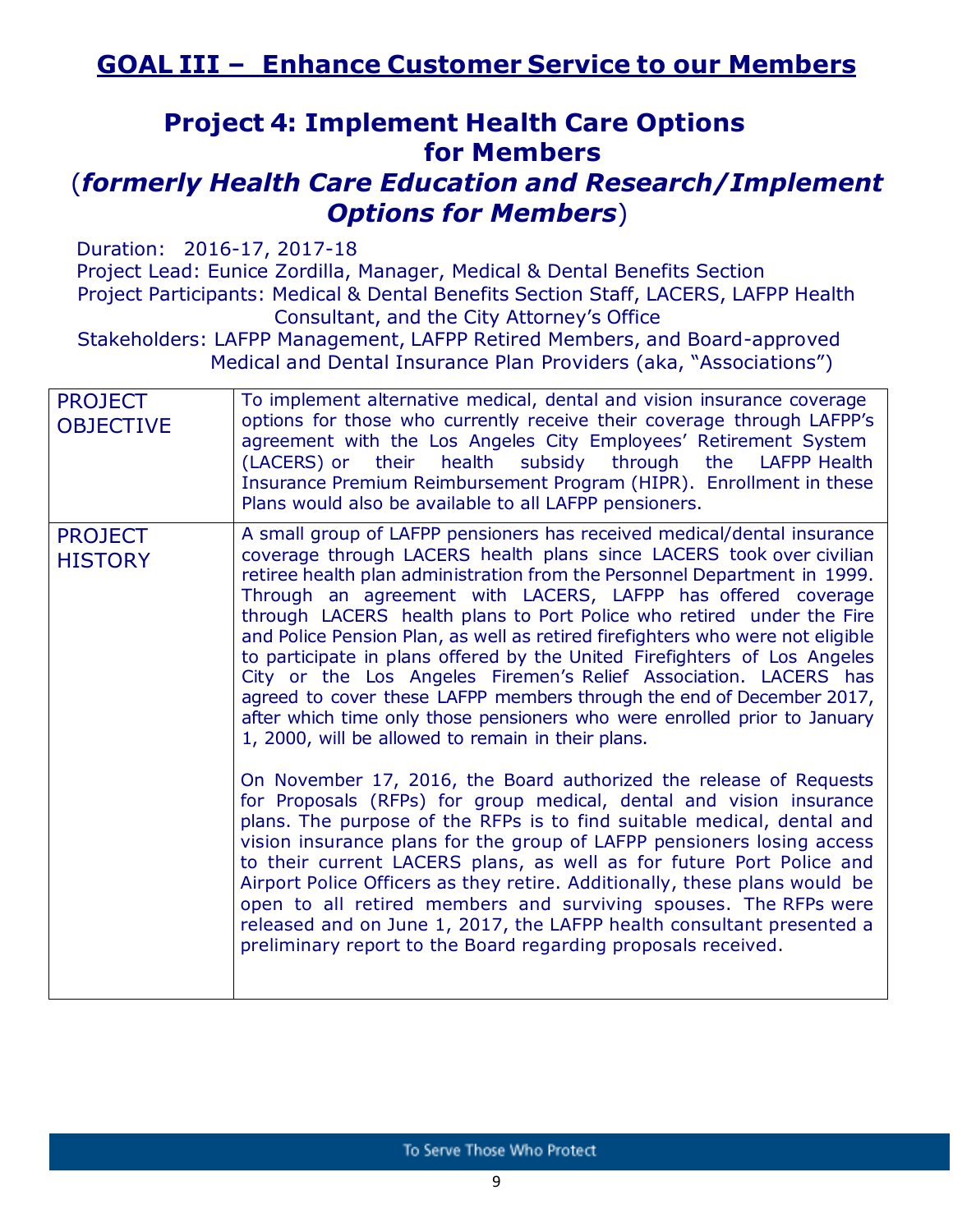## **Project 4: Implement Health Care Options for Members (Continued)**

| 2017-18<br><b>DELIVERABLES</b> | a) Continue to work with LAFPP's health consultant to review carrier<br>responses to the RFPs for group medical, dental and vision plans.<br>Implementation will include negotiation and contracting with health<br>carriers. Present recommended plans to the Board for approval.<br>b) Conduct Open Enrollment in Fall 2017.<br>c) Successfully enroll pensioners and qualifying spouses into new plans<br>with coverage effective January 1, 2018. |
|--------------------------------|-------------------------------------------------------------------------------------------------------------------------------------------------------------------------------------------------------------------------------------------------------------------------------------------------------------------------------------------------------------------------------------------------------------------------------------------------------|
| 2017-18<br><b>MILESTONES</b>   | <b>BY SEPTEMBER 30, 2017:</b><br>Present recommended plans and rates to the Board for approval by July<br>2017.<br>Work with LAFPP's health consultant to complete Open Enrollment<br>packets and prepare for distribution.<br><b>BY DECEMBER 31, 2017:</b><br>Complete enrollment of all members who need coverage in one of LAFPP's<br>new health plans, as well as other pensioners or qualifying spouses who<br>choose to enroll.                 |
| 2017-18<br><b>RESOURCES</b>    | The $2017 - 18$ Budget includes a total of \$75,000 for health consulting<br>services, to account for the estimated costs for negotiating and<br>contracting with health carriers and completing the Open Enrollment for<br>Calendar Year 2018. The 2017-18 Budget also includes funding for<br>additional staff to administer the new medical, dental and vision insurance<br>coverage options.                                                      |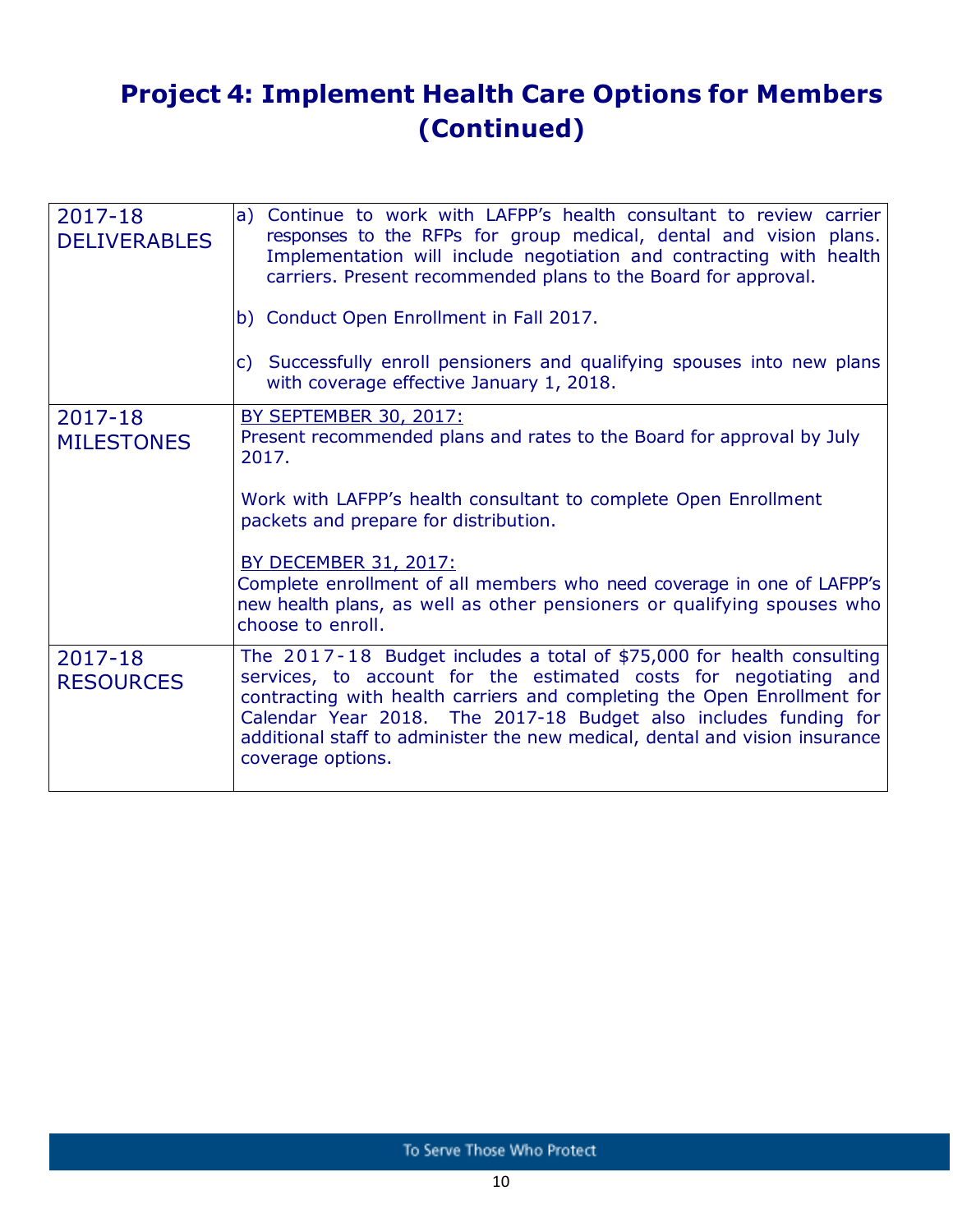## **GOAL III – Enhance Customer Service to our Members**

### **Project 5: PARIS (Pension and Retirement Information System) Implementation**

*(formerly Pension Administration System Replacement)*

Duration: 2015-16, 2016-17, 2017-18, and 2018-19

Project Lead: Alfred Domagat, Sr. Systems Analyst II, Systems Section Project Participants: LAFPP Staff, Consultants, Northern Trust, the Information Technology Agency (ITA), and Office of the Controller

Stakeholders: LAFPP Staff and Management, and LAFPP Members and Beneficiaries

| <b>PROJECT</b><br><b>OBJECTIVE</b> | To design and implement a new Pension Administration System that will<br>result in improved overall efficiency in the department's business<br>operations and continued superior service to our membership.                                                                                                                                                                                                                                                                                                                                                                                                                                                                                                                                                                                                                                                                                                                                                                                                                                                                                                                                                        |  |
|------------------------------------|--------------------------------------------------------------------------------------------------------------------------------------------------------------------------------------------------------------------------------------------------------------------------------------------------------------------------------------------------------------------------------------------------------------------------------------------------------------------------------------------------------------------------------------------------------------------------------------------------------------------------------------------------------------------------------------------------------------------------------------------------------------------------------------------------------------------------------------------------------------------------------------------------------------------------------------------------------------------------------------------------------------------------------------------------------------------------------------------------------------------------------------------------------------------|--|
| <b>PROJECT</b><br><b>HISTORY</b>   | Proposal (RFP) to replace the current Pension<br>for<br>The Request<br>Administration System was released in July 2014 with several bids received<br>in October 2014. The Evaluation Team reviewed the bids and selected Xerox<br>State and Local Systems, Inc (Xerox) as the top-ranking vendor with the<br>lowest cost. The Board awarded the contract to Xerox on May 21, 2015 and<br>implementation of the project began in July 2015. The new system that is<br>being developed was later named PARIS (Pension and Retirement<br>Information System).<br>For the last couple of years, staff has worked with the Xerox team to<br>setup the hosting environment, confirm and document the various<br>specifications for PARIS, and deliver in phases, newly developed system<br>functionality for testing and validation by LAFPP staff. The major system<br>functionalities delivered include Core Calculations for Service Retirement,<br>DROP, Disability, and Terminations as well as Secondary Calculations<br>involving Service Purchases, Enrollment, Deaths, and QDROs. All<br>discrepancies and defects were logged and addressed for resolution and |  |
|                                    | re-testing. 2017-18 will serve as the third year of project implementation.                                                                                                                                                                                                                                                                                                                                                                                                                                                                                                                                                                                                                                                                                                                                                                                                                                                                                                                                                                                                                                                                                        |  |
| 2017-18<br><b>DELIVERABLES</b>     | Identify for correction all system functionality that have issues/defects<br>a)<br>in prior rollout/testing.                                                                                                                                                                                                                                                                                                                                                                                                                                                                                                                                                                                                                                                                                                                                                                                                                                                                                                                                                                                                                                                       |  |
|                                    | b) Configure and deliver for testing all system functionality for User<br>Acceptance Testing which includes defect repair of major issues identified<br>to move forward with the "Go Live" production rollout.                                                                                                                                                                                                                                                                                                                                                                                                                                                                                                                                                                                                                                                                                                                                                                                                                                                                                                                                                     |  |
|                                    | c) Ongoing data cleansing and data conversion.                                                                                                                                                                                                                                                                                                                                                                                                                                                                                                                                                                                                                                                                                                                                                                                                                                                                                                                                                                                                                                                                                                                     |  |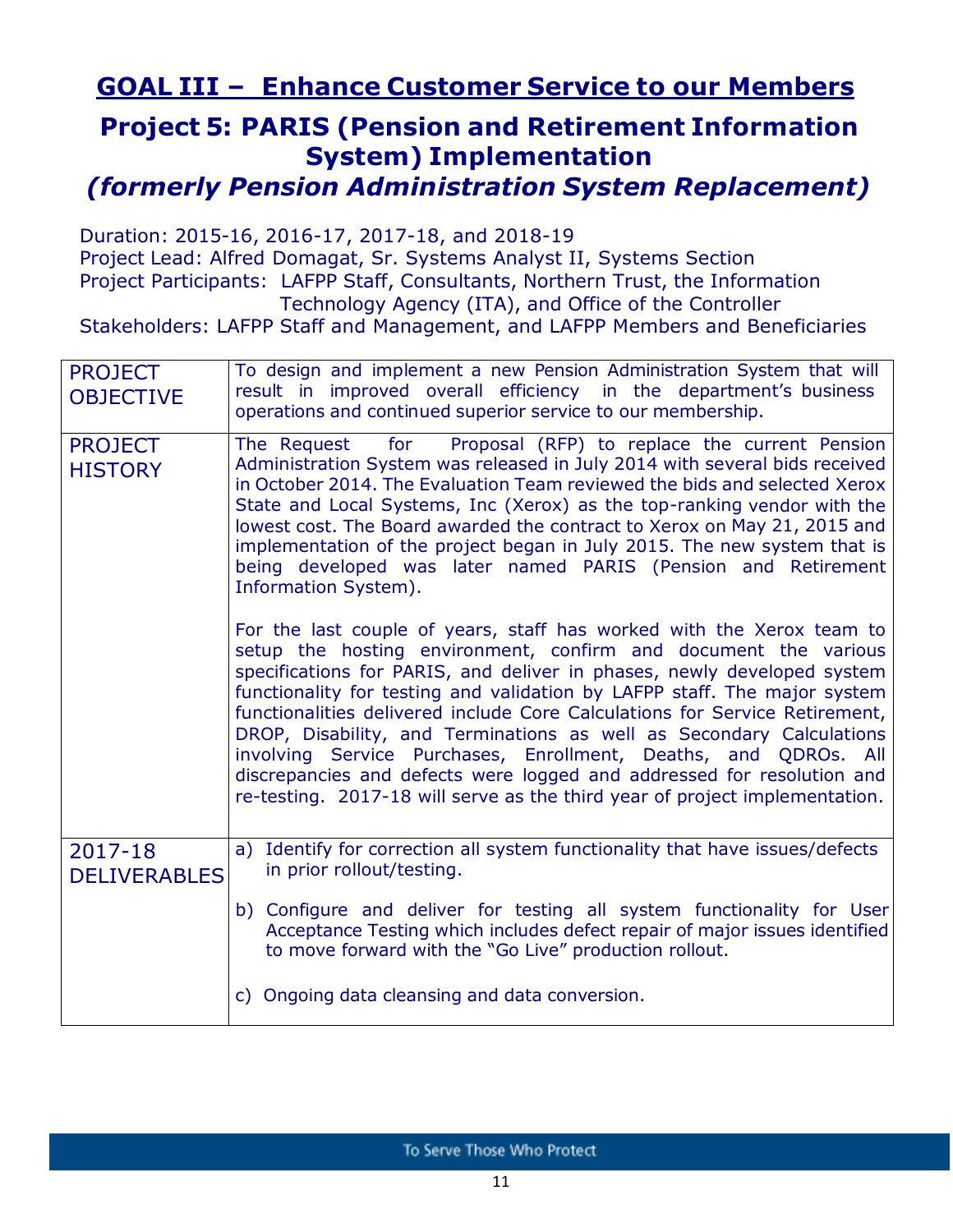## **Project 5: PARIS (Pension and Retirement Information System) Implementation (Continued)**

| 2017-18<br><b>MILESTONES</b> | BY MARCH 31, 2018 DECEMBER 31, 2017:<br>Delivery for testing of corrected system functionality that had<br>issues/defects in prior rollout testing.<br>BY JUNE 30, 2018:<br>Delivery and testing of all system functionality for User Acceptance Testing<br>which includes defect repair of major issues identified to move forward<br>with the "Go Live" production rollout (by June 30, 2018 April 30, 2018).                                                                                                                                                                                                      |
|------------------------------|----------------------------------------------------------------------------------------------------------------------------------------------------------------------------------------------------------------------------------------------------------------------------------------------------------------------------------------------------------------------------------------------------------------------------------------------------------------------------------------------------------------------------------------------------------------------------------------------------------------------|
| 2017-18<br><b>RESOURCES</b>  | On May 21, 2015, the Board approved an amount not to exceed \$9.02 million<br>to implement a new Pension Administration System (PAS) (3 years) and<br>provide post-implementation services (5 years) by Xerox State and Local<br>Systems, Inc. The Board also approved LRWL, Inc. to provide oversight<br>project management and quality assurance services for an amount not to<br>exceed \$1.16 million.<br>Approximately \$2.293 million for the PARIS Project is included in the 2017-<br>18 Budget, consisting of \$1.903 million for Xerox State and Local Systems,<br>Inc. and \$0.390 million for LRWL, Inc. |
|                              |                                                                                                                                                                                                                                                                                                                                                                                                                                                                                                                                                                                                                      |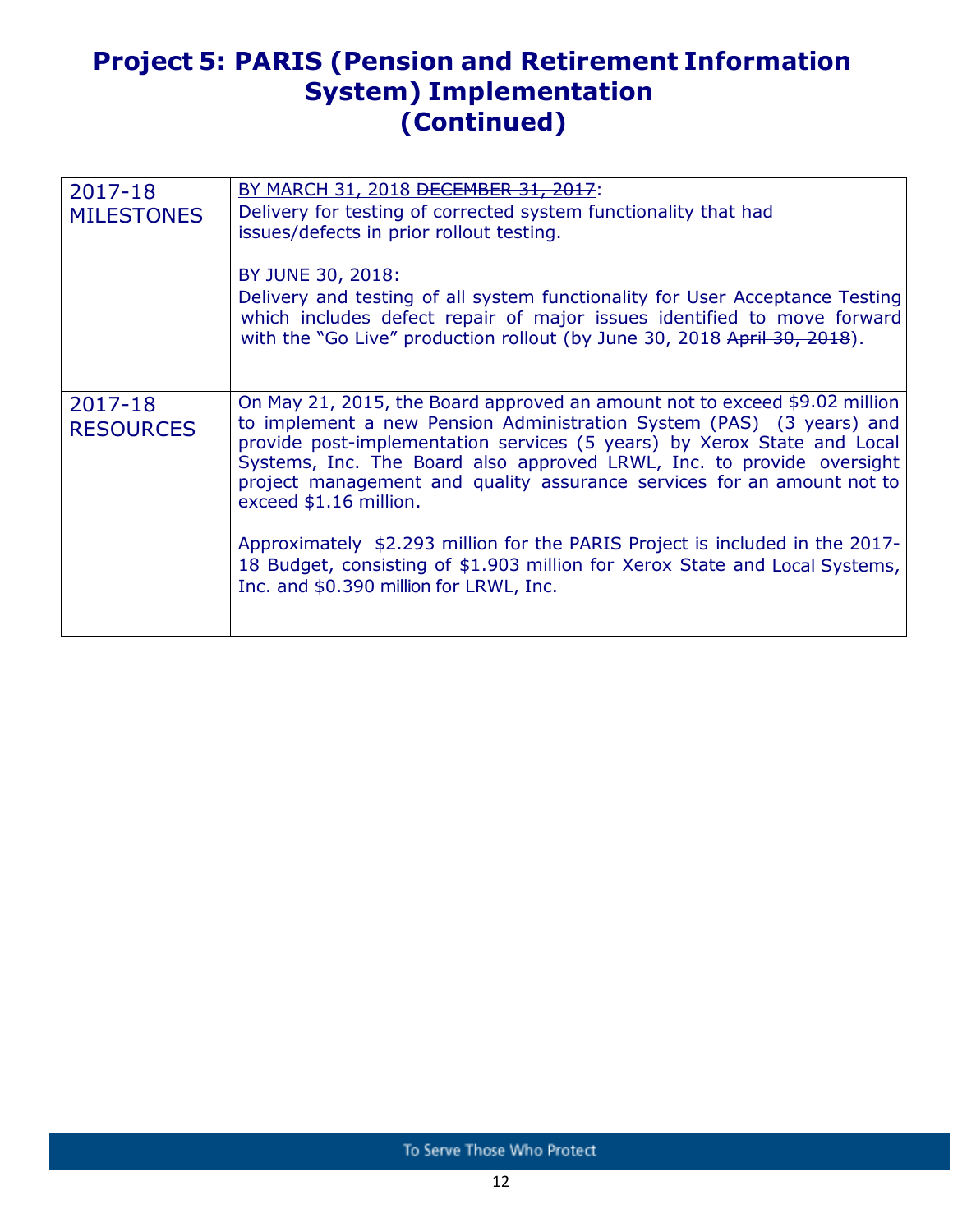## **GOAL III – Enhance Customer Service to our Members**

## **Project 6:** *NEW* **– Airport Police Transfer**

Duration: 2017-18 Project Lead: Joseph Salazar, Assistant General Manager, Pensions Division Project Participants: LAFPP, ITA, Department of Airports (LAWA), LACERS, and the City Attorney's Office

Stakeholders: Airport Police and the City

| <b>PROJECT</b><br><b>OBJECTIVE</b> | To implement the provisions of the Charter amendment (Measure SSS),<br>enrolling all new Airport Police in Tier 6 and allowing existing Airport Police<br>the option to transfer from LACERS to Tier 6.                                                     |
|------------------------------------|-------------------------------------------------------------------------------------------------------------------------------------------------------------------------------------------------------------------------------------------------------------|
| <b>PROJECT</b><br><b>HISTORY</b>   | During labor negotiations with the Airport Police bargaining units, the City<br>agreed to place on the State General Election ballot a Charter amendment<br>that proposes certain retirement benefit enhancements for this group.                           |
|                                    | On November 8, 2016, a majority of voters approved the Charter amendment<br>(Measure SSS) which includes the following provisions:                                                                                                                          |
|                                    | 1) Enrolls all new Airport Police hired on or after January 7, 2018 into Tier<br>6;                                                                                                                                                                         |
|                                    | 2) Allows current Airport Police (hired prior to January 7, 2018) to transfer<br>into Tier 6 from LACERS at their own expense; and                                                                                                                          |
|                                    | 3) Permits new Airport Police Chiefs to join LACERS rather than participate<br>in Tier 6.                                                                                                                                                                   |
| 2017-18<br><b>DELIVERABLES</b>     | Adapt all internal/external systems, forms and publications to include Airport<br>Police; work with LACERS to provide benefit counseling and service purchase<br>estimates to all current Airport Police so they may make an informed<br>transfer election. |
| 2017-18<br><b>MILESTONES</b>       | <b>BY SEPTEMBER 30, 2017:</b><br>a) Continue counseling sessions for Airport Police eligible to transfer from<br>LACERS.                                                                                                                                    |
|                                    | BY DECEMBER 31, 2017:<br>a) Complete counseling of all Airport Police eligible to transfer from LACERS.                                                                                                                                                     |
|                                    | b) Finalize testing and implementation of City payroll system and pension<br>administration system changes necessary to integrate Airport Police into Tier<br>6.                                                                                            |
|                                    | c) Develop outreach plan for new Airport Police hires.                                                                                                                                                                                                      |
|                                    | <b>BY MARCH 31, 2018:</b><br>Complete integration of Airport Police into all LAFPP materials and<br>publications.                                                                                                                                           |
| 2017-18<br><b>RESOURCES</b>        | Funding for related IT enhancements is included in the 2017-18 Budget. The<br>Department of Airports will reimburse LAFPP for costs associated with this<br>project, including staff salaries, legal, and actuarial consulting fees.                        |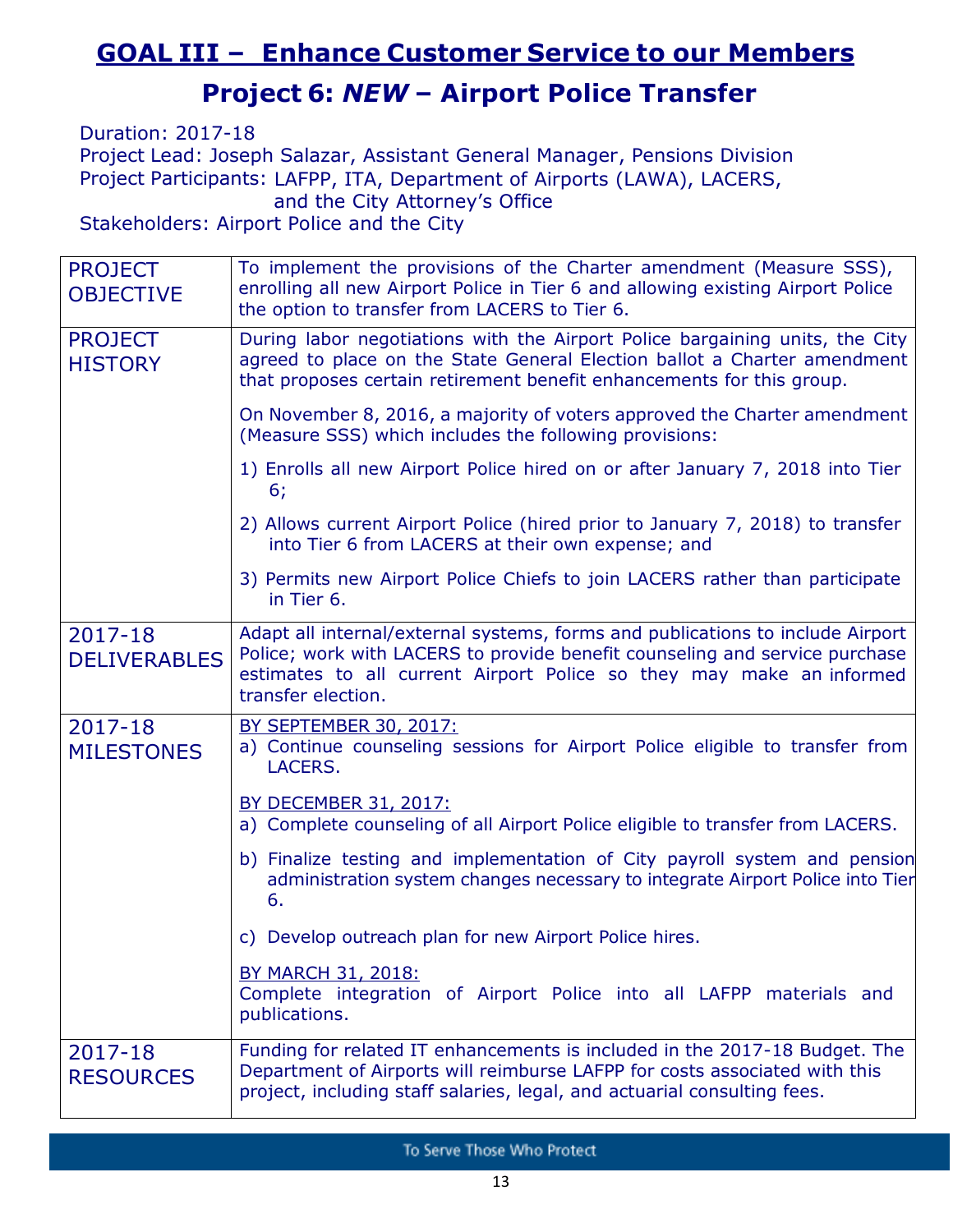## **Goal IV – Pursue Operational Efficiencies**

### **Project 7: Employee Development and Training**

Duration: 2015-16, 2016-17, 2017-18

Project Lead: James Schiffhauer, Sr. Personnel Analyst, Human Resources Project Participants: All Sections Stakeholders: LAFPP Staff and Management

| <b>PROJECT</b><br><b>OBJECTIVE</b> | To enhance the LAFPP employee development, recruitment and training<br>program to help retain and further develop our talented workforce, to<br>encourage employee professional growth creating a culture of excellence<br>required for the long-term success of LAFPP.                                                                                                                                                                                                                                                                                                           |
|------------------------------------|-----------------------------------------------------------------------------------------------------------------------------------------------------------------------------------------------------------------------------------------------------------------------------------------------------------------------------------------------------------------------------------------------------------------------------------------------------------------------------------------------------------------------------------------------------------------------------------|
| <b>PROJECT</b><br><b>HISTORY</b>   | With approximately 37% of the current LAFPP workforce eligible to retire<br>in the next few years, it is vital that LAFPP continue to support efforts to<br>train, develop and recruit staff. LAFPP's training program is supported<br>strongly by Executive Management and the Department has significantly<br>increased the amount of training completed by staff over the last few years.                                                                                                                                                                                      |
|                                    | Starting in 2015-16 as part of the Business Plan, all staff were required to<br>take at least two training courses every fiscal year. Our compliance rate that<br>year was 80%. For 2016-17, we are on track to meet our goal of all staff<br>taking at least two training courses, and as of April 2017, 77% have already<br>met this requirement; a significant improvement from 2015-16. In 2016-17,<br>brown bag seminars on Workplace Violence, Creating Work-Life Balance,<br>Customer Service, the LAFPP budget process, and CPR/AED training will<br>have been conducted. |
| 2017-18<br><b>DELIVERABLES</b>     | Ensure all LAFPP staff take at least two (2) non-mandated training sessions<br>of their choice and schedule two (2) Brown Bag Lunch sessions in 2017-18.                                                                                                                                                                                                                                                                                                                                                                                                                          |
| 2017-18<br><b>MILESTONES</b>       | BY JUNE 30, 2018:<br>Ensure all staff attend two training sessions of their choice and schedule<br>two (2) Brown Bag Lunch sessions.                                                                                                                                                                                                                                                                                                                                                                                                                                              |
| 2017-18<br><b>RESOURCES</b>        | Funding totaling \$20,300 is estimated for Annual Training programs and<br>this amount is included in the 2017-18 Budget. There is also additional<br>training, travel, and tuition reimbursement funding for professional<br>development opportunities.                                                                                                                                                                                                                                                                                                                          |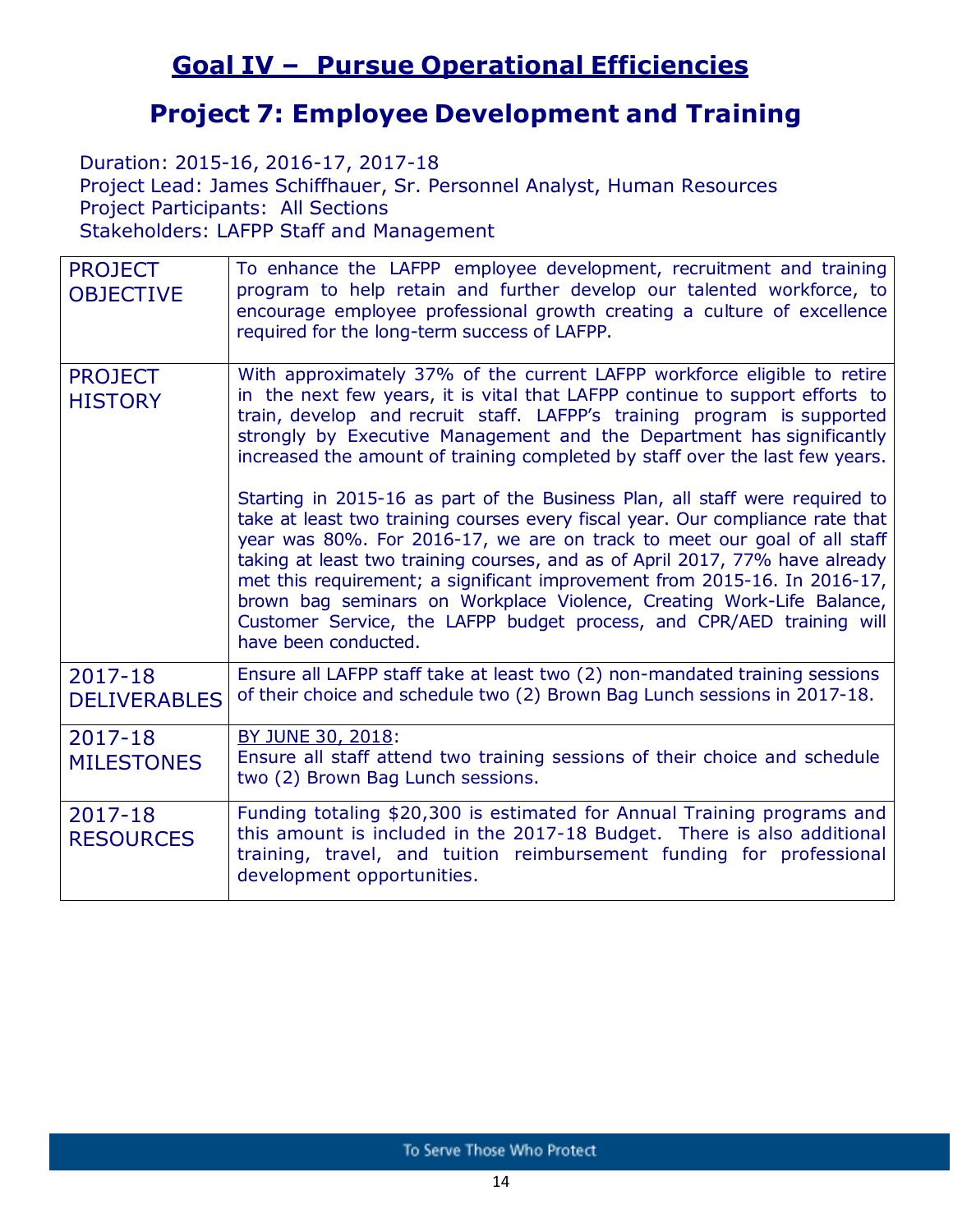## **Goal IV – Pursue Operational Efficiencies**

## **Project 8: Administrative Manual Updates**

Duration: 2016-17, 2017-18

Project Lead: Diana Pointer, Sr. Management Analyst II, Administrative Services Section Project Participants: Administrative Services Section Stakeholders: LAFPP Staff and Management

| <b>PROJECT</b><br><b>OBJECTIVE</b> | To provide staff with LAFPP's manual updates on Department-wide<br>procedures reflecting administrative operations and policies.                                                                                                                                                                                                                                                                                                                                                                                                                                                                                                                                               |
|------------------------------------|--------------------------------------------------------------------------------------------------------------------------------------------------------------------------------------------------------------------------------------------------------------------------------------------------------------------------------------------------------------------------------------------------------------------------------------------------------------------------------------------------------------------------------------------------------------------------------------------------------------------------------------------------------------------------------|
| <b>PROJECT</b><br><b>HISTORY</b>   | Administrative Operations manuals are designed for standard tasks that<br>encompass general office policies and procedures, EEO, employment<br>policies & procedures, building operations, document imaging, safety,<br>emergency planning, budget programs, and related projects.<br><b>LAFPP</b><br>manuals exist but some need to be reviewed and updated.<br>For 2016-17, staff completed new headquarters-related procedures and<br>manuals including building operations and emergency procedures. Staff<br>are also in the process of updating other manuals relating to Department-<br>wide Administrative Policies and Procedures, Contracts, and Board<br>Elections. |
| $2017 - 18$<br><b>DELIVERABLES</b> | In 2017-18, staff will continue to update manuals and will complete them<br>by June 30, 2018. Staff will also complete a Document Imaging<br>Governance manual to provide policy and guidelines to staff. The document<br>imaging manual will ensure the Department's operations align with the Los<br>Angeles Administrative Code and document imaging industry standards.<br>Staff will ensure the timely completion of this manual and will distribute<br>it to LAFPP through the DocuShare system.                                                                                                                                                                         |
| 2017-18<br><b>MILESTONES</b>       | BY JUNE 30, 2018:<br>Complete the following manuals: Administrative Policies and Procedures,<br>Contracts, Board Elections, and Document Imaging Governance.                                                                                                                                                                                                                                                                                                                                                                                                                                                                                                                   |
| 2017-18<br><b>RESOURCES</b>        | Existing staff will be utilized to update manuals and procedures.                                                                                                                                                                                                                                                                                                                                                                                                                                                                                                                                                                                                              |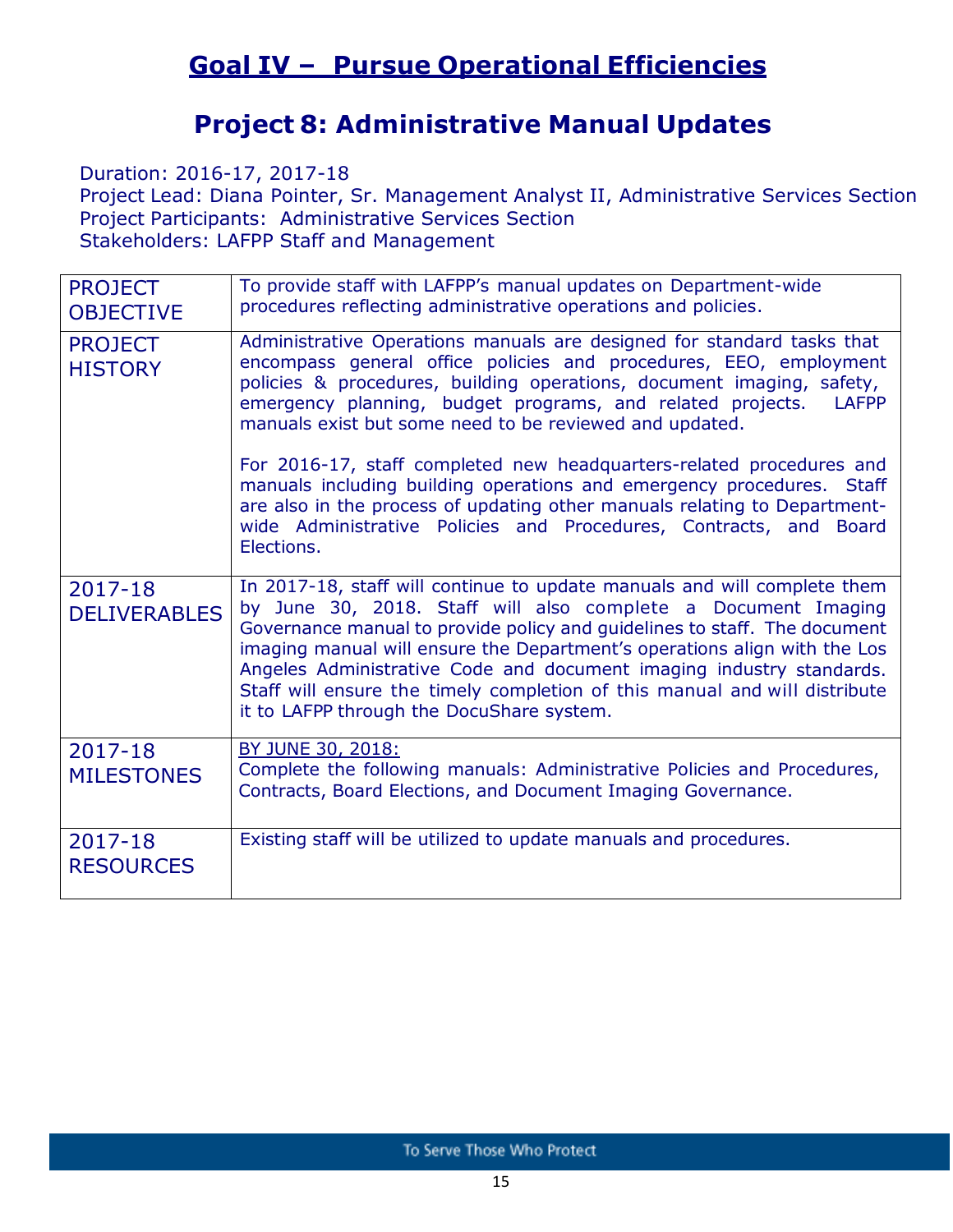## **Goal IV – Pursue Operational Efficiencies**

### **Project 9:** *NEW* **– LAFPP Intranet Website Redesign**

Duration: 2017-18 Project Lead: Bob Yan, Director of Systems, Systems Section Project Participants: All Sections Stakeholders: LAFPP Staff and Management

| <b>PROJECT</b><br><b>OBJECTIVE</b> | To fully leverage the Department's intranet as a resource to<br>disseminate information within LAFPP.                                                                                                                                                                                                                                                                                                                                                                             |
|------------------------------------|-----------------------------------------------------------------------------------------------------------------------------------------------------------------------------------------------------------------------------------------------------------------------------------------------------------------------------------------------------------------------------------------------------------------------------------------------------------------------------------|
| <b>PROJECT</b><br><b>HISTORY</b>   | The current LAFPP intranet website was developed more than ten years<br>ago with tools available at that time. Since then, technology has advanced<br>and many more tools have been developed that have enhanced features in<br>navigation and user functionality. The redesign of the intranet website will<br>provide easier access to information within a single portal and more<br>flexibility in managing content.                                                          |
| 2017-18<br><b>DELIVERABLES</b>     | Redesign and develop a new intranet website with additional information<br>for sharing and establish processes in updating the content.                                                                                                                                                                                                                                                                                                                                           |
| 2017-18<br><b>MILESTONES</b>       | <b>BY DECEMBER 31, 2017:</b><br>a) Review existing content and gather new requirements from all sections<br>and management;<br>b) Research and evaluate available open source software tools to design<br>and develop websites; and<br>c) Complete training and implement the website tools.<br><b>BY JUNE 30, 2018:</b><br>a) Design, develop, test, and deploy new intranet website; and<br>b) Implement processes and procedures in website maintenance and<br>content update. |
| 2017-18<br><b>RESOURCES</b>        | Existing staff will be utilized to redesign the website.<br>No additional<br>funding is required.                                                                                                                                                                                                                                                                                                                                                                                 |